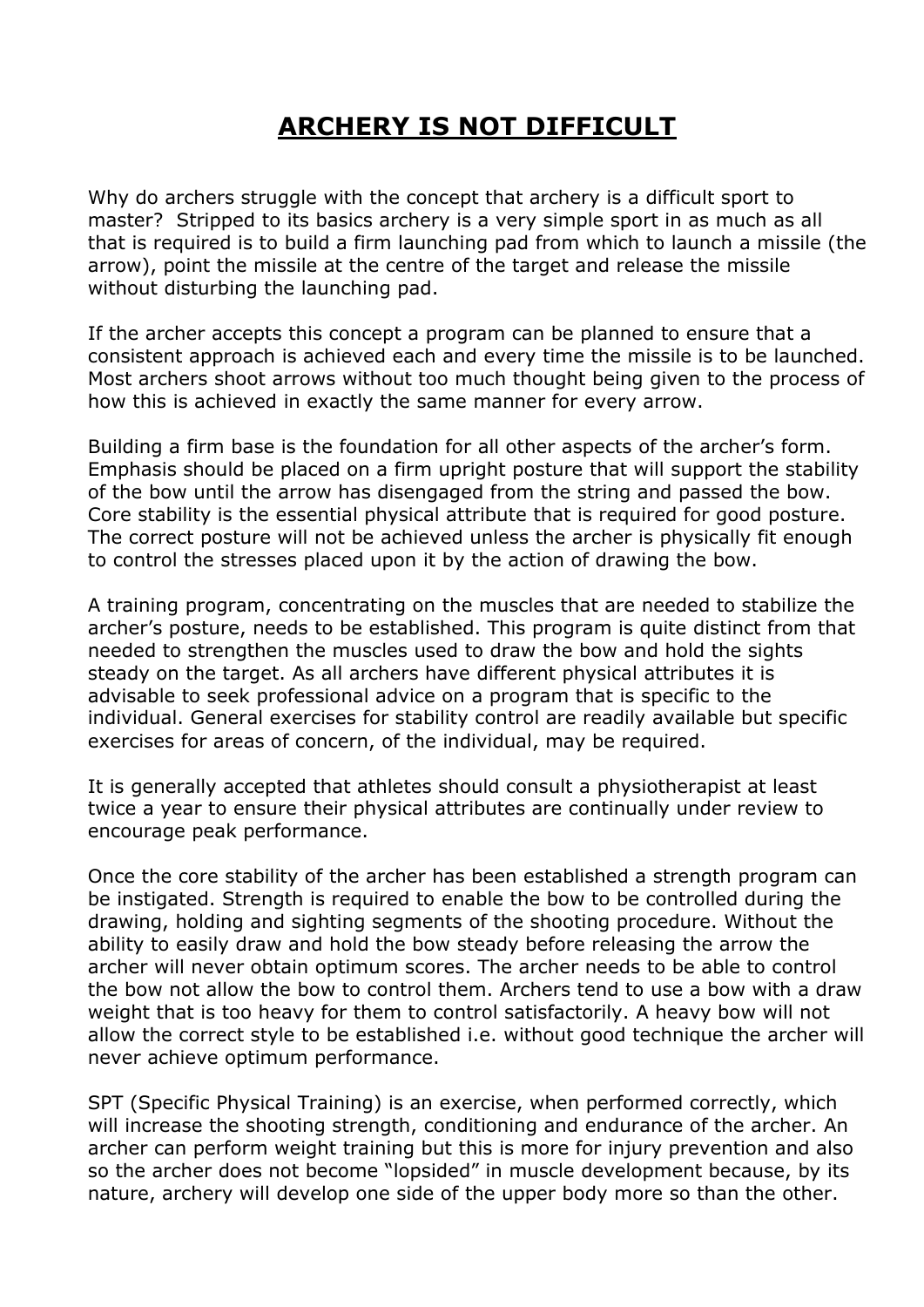To perform SPT, the archer must use the correct technique to draw and hold the bow at full draw. Once at full draw, the archer must hold the bow using correct technique and the correct muscles for as long as possible. If the archer's technique deteriorates, the archer must let down. It is imperative for the exercise to be beneficial that correct technique be maintained, better to let down, take a short rest and recommence than to hold for the full period with poor structure for half of it.

The general principle of SPT revolves around traditional interval training where the athlete works for a period and then rests for a period before restarting the exercise. In archery resting for double the holding period is considered the norm. If for example, the archer holds the bow at full draw for 20 seconds, the rest period is double this figure i.e. 40 seconds. On completion of the rest period, the archer must draw the bow again, concentrating on maintaining the correct technique.

SPT should be practiced for an hour daily to gain maximum benefit. Naturally over the hour, the maximum hold time that the archer is able to maintain will decrease. This is normal but will improve over time and with commitment to training. It would not be advisable to introduce an SPT program to junior archers until their physical attributes have stabilised, undue stress placed on young archers could have detrimental long-term effects.

It should be noted that the form and technique for SPT replicates that of shooting. Nothing should be done differently to any aspect of posture, draw, set-up and holding. It would be counter-productive for an archer to exercise at SPT one way and shoot another so concentration must be just as strong during SPT as when shooting.

Stretching exercises should also be built into the archers training program. Tension is an archer's worst enemy and can be associated with muscles that are too tight. Stretching will help to alleviate the problems associated with tight muscles. Stretching exercises are generally done by archers as part of their warmup prior to training or competition but current thinking is that stretching needs to become part of the archer's normal training regime, not just part of their warm-up procedure.

An aerobic component to training is also essential. Aerobic fitness, i.e. cardio vascular and respiratory fitness, can have a barely noticeable outward effect but has a very significant effect on conditioning and an archer's ability to maintain concentration and structure for prolonged periods. A relatively demanding cardio fitness regime is recommended. Cardio vascular fitness can be any number of sustained exercise programs e.g. walking, jogging, swimming, bicycle riding or any other exercise that raises the heart rate for extended periods.

Archers spend the majority of their time trying to perfect their technique with little thought given to the physical attributes that are required to set up and maintain a